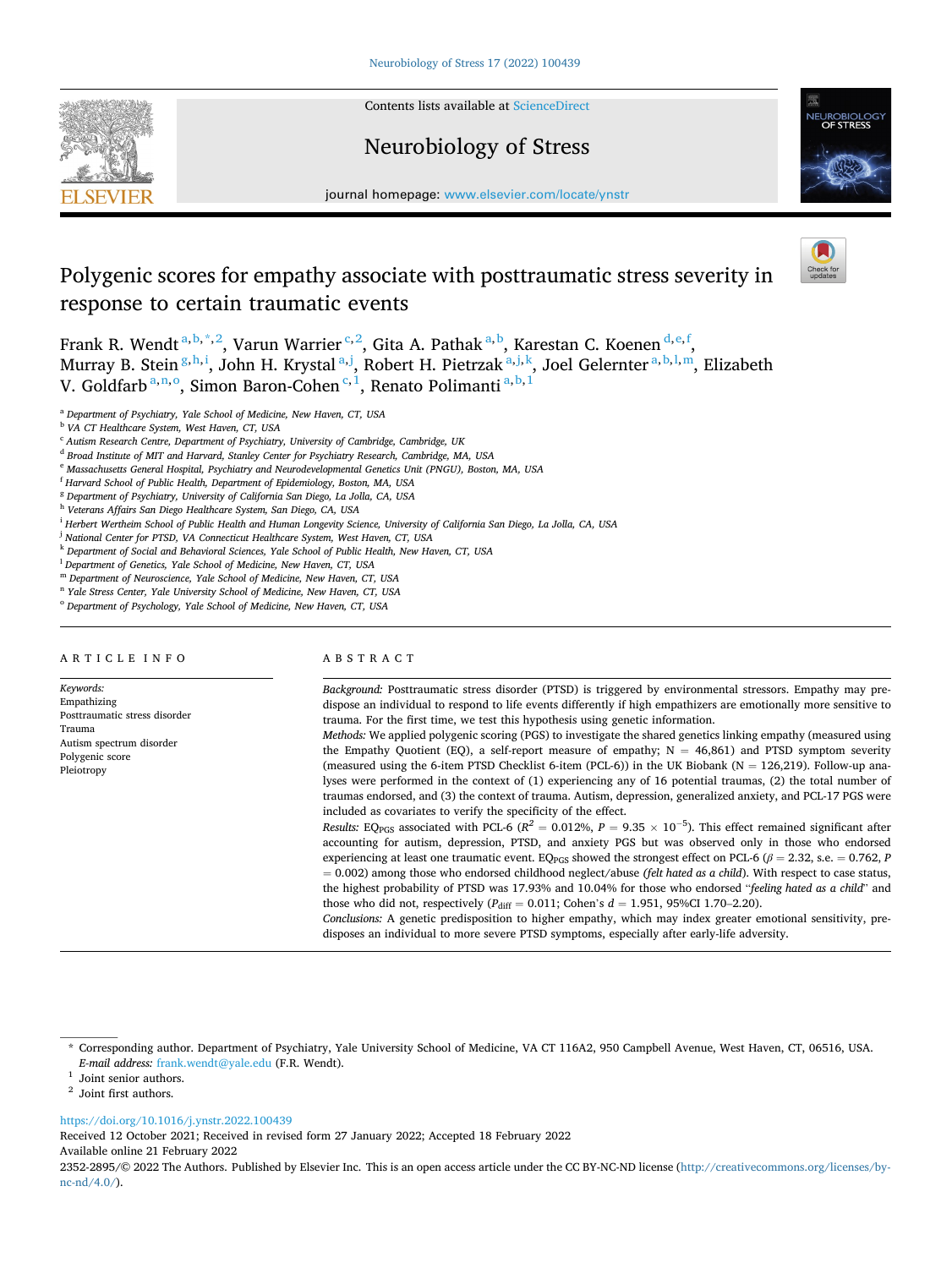# **1. Introduction**

The lifetime prevalence of posttraumatic stress disorder (PTSD) is 4–7% [\(Goldstein et al., 2016](#page-6-0)). PTSD is unique among psychiatric disorders in that an environmental exposure, often termed an "index trauma," is a core criterion for diagnosis. Genome-wide association studies (GWAS) have detected a common variant heritable component for PTSD of between 5 and 20% ([Nievergelt et al., 2019](#page-7-0); [Stein et al.,](#page-7-0)  [2021\)](#page-7-0) but we do not yet understand the underlying cognitive basis that might mediate this genetic risk of PTSD. Here we postulate that if empathy is an index of emotional sensitivity, then individual differences in empathy may predispose an individual to differential risk of PTSD.

Empathy is the ability to identify other peoples' mental states (their thoughts, intentions, desires, and emotions), and respond to their mental states with an appropriate emotion. Higher empathy is associated with better social and communication skills ([Warrier et al., 2018a](#page-7-0)) and greater prosocial behaviors (e.g., helping others, sharing, donating) ([Do](#page-6-0)  [et al., 2017](#page-6-0)). However, greater empathy can lead to greater risk for internalizing disorders, including depression ([Tone and Tully, 2014](#page-7-0); [Tully et al., 2016\)](#page-7-0). Empathy is itself partly heritable [\(Warrier et al.,](#page-7-0)  [2018a,](#page-7-0) [2018b,](#page-7-0) [2019\)](#page-7-0) and increased empathy has been positively associated with both internalizing (the psychological theoretical domain to which PTSD symptoms align) [\(Ruggero et al., 2019](#page-7-0)) and externalizing symptoms (a primary epidemiological and genetic correlate of PTSD) ([Nievergelt et al., 2019](#page-7-0); [Stein et al., 2021](#page-7-0)) leading us to hypothesize a genetic overlap between empathy and PTSD. What is not yet known is whether higher empathy polygenic scores (PGS) are associated with PTSD symptoms. We tested this using the Empathy Quotient (EQ), a self-report instrument that has been widely used and validated ([Law](#page-6-0)[rence et al., 2004\)](#page-6-0) and shows a partly genetic component [\(Warrier et al.,](#page-7-0)  [2018a\)](#page-7-0).

To understand if empathy is genetically associated with PTSD symptom severity, we first tested for pair-wise genetic correlation among the traits of interest. Next, we evaluated how PGS for empathy

correlates with PTSD symptoms, also considering several other PGS derived from traits associated with PTSD and/or empathy (i.e., specifically, autism, depression, and anxiety). Finally, we tested which potentially traumatic experiences affect the genetic overlap between empathy and PTSD. For the first time, we report a relationship between early life events and PTSD that may be affected by the genetic effects of EQ among victims of childhood abuse/neglect. An overview is provided in Fig. 1.

# **2. Methods**

# *2.1. Genome-wide Association Studies (GWAS)*

The EQ GWAS consisted of participants from 23andMe, Inc. A total of 46,861 participants (24,543 females and 22,318 males) completed a 60 question self-reported assessment of cognitive and affective empathy. With high test-retest reliability ([Lawrence et al., 2004\)](#page-6-0), 40 questions were used to derive EQ per participant. Questions were scored from 0 to 2 for a maximum EQ of 80 ([Warrier et al., 2018a\)](#page-7-0).

To test if the effect of EQ on PTSD symptom severity was independent of the relationship between polygenic scores (PGS) for autism, PTSD, generalized anxiety (GAD), and depression, we included their PGS in the model of the PTSD Checklist six-item questionnaire (PCL-6). Autism<sub>PGS</sub> was derived from a GWAS of autism in  $46,350$  individuals ([Grove et al., 2019](#page-6-0)). Depression $_{\rm PGS}$  was derived from the largest non-overlapping sample of depression phenotypes consisting of 185,720 participants (Wray et al. association statistics with 23andMe and UK Biobank (UKB) removed [\(Wray et al., 2018\)](#page-7-0)). To avoid sample overlap between base and target datasets (UKB PCL-6 overlaps with a recent large consortium GWAS of PTSD [\(Nievergelt et al., 2019\)](#page-7-0)), we derived PTSD symptom severity PGS (PCL-17<sub>PGS</sub>) from the Million Veteran Program (MVP) GWAS of the PCL 17-item questionnaire. Respondents  $(N = 186,689)$  reported the extent to which they were affected in the previous month by symptoms in response to stressful life experiences.



**Fig. 1.** Overview of study hypothesis and analytic plan.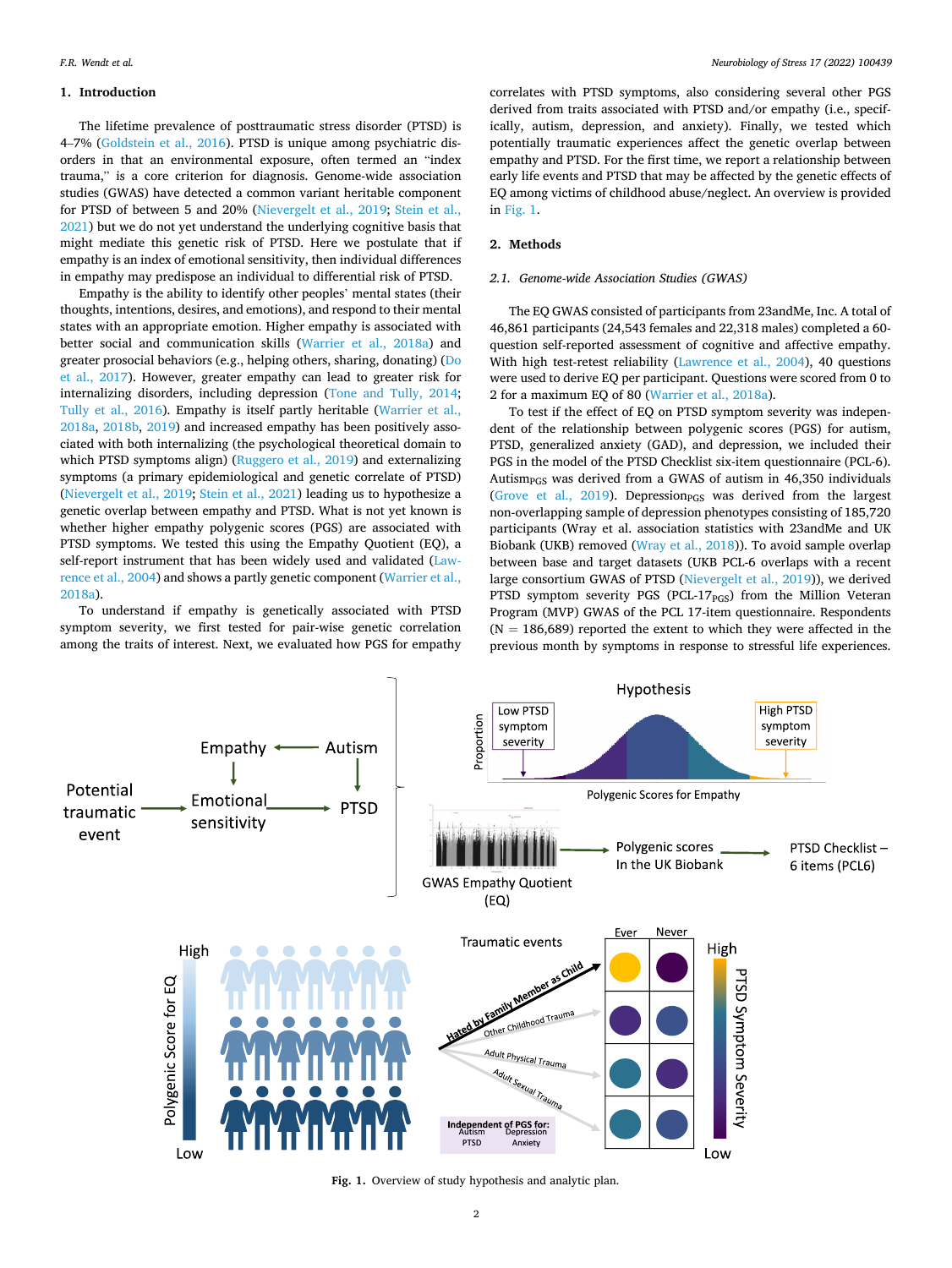$GAD-2<sub>PCS</sub>$  was derived from a GWAS of GAD 2-item questionnaire in the MVP ( $N = 175,163$ ). There was strong overlap between the GWAS of PCL-17 *versus* PCL-6 and GAD-2 *versus* ANGST and iPSYCH anxiety GWAS so demographic differences between the MVP and UKB were not expected to influence the use of these cohorts for PGS ([Stein et al., 2021](#page-7-0); [Levey et al., 2020](#page-6-0)). We tested SNP-based heritability and the  $r_g$  between traits using Linkage Disequilibrium Score Regression [\(Bulik-Sullivan](#page-6-0)  [et al., 2015\)](#page-6-0) and the 1000 Genomes Project Phase 3 European ancestry reference panel.

Details regarding the GWAS datasets used in this study are reported in Table S1.

# *2.2. Individual level data*

UKB is a cohort recruited across the UK to study human health and disease. Following their initial visit, participants could respond to an online Mental Health Questionnaire (MHQ) completed by *>* 157,000 participants. Among relatives, we retained individuals with the higher PCL-6 score resulting in 126,219 unrelated participants of European ancestry.

PCL-6 is a summed score of six MHQ questions [\(Davis et al., 2020](#page-6-0)). Participants ranked the extent to which they were affected by five symptoms in the past month ( $0 =$  "Not at all" to  $4 =$  "Extremely"). PCL-6 items are "*felt irritable or had angry outbursts in the past month*," "*avoided activities or situations because of previous stressful experience in the past month*," "*felt distant from other people in the past month*," "*repeated dis-*

## *2.4. Polygenic scoring*

PGS were calculated in PRSice v2 (Choi and O'[Reilly, 2019\)](#page-6-0) using GWAS statistics clumped as follows: clump- $r^2$  [\(Nievergelt et al., 2019\)](#page-7-0) = 0.001 in 10,000-kb windows. We identified 3,680 independent EQ SNPs, 2,434 autism SNPs, 11,137 PCL-17 SNPs, 31,967 GAD-2 SNPs, and 33, 065 depression SNPs contributing to each PGS. The difference in the number of SNPs is due to the genotyping arrays and imputation procedures used in the original studies [\(Stein et al., 2021;](#page-7-0) [Warrier et al.,](#page-7-0)  [2018a;](#page-7-0) [Grove et al., 2019](#page-6-0); [Wray et al., 2018;](#page-7-0) [Levey et al., 2020](#page-6-0)). We tested ten *P*-value thresholds (*P<sub>T</sub>*): 5  $\times$  10<sup>-8</sup>, 1  $\times$  10<sup>-6</sup>, 1  $\times$  10<sup>-5</sup>, 1  $\times$ 10<sup>-4</sup>, 0.001, 0.05, 0.1, 0.3, 0.5, and 1. Stringent SNP clumping was applied to permit our study of the same SNPs across analyses (see **Mendelian Randomization**).

PRSet enrichment analysis was implemented in PRSice v2 for 5,552 Gene Ontologies (GO) from the Molecular Signatures Database (MSigDB) ([Liberzon et al., 2011\)](#page-6-0). Multiple testing correction was applied using a false discovery (FDR) rate of 5% to account for the correlation among the gene set annotations. PRSet used  $P_T = 1$  because it is unclear whether a gene set is associated with the phenotype when the best  $P_T$  contains a small portion of SNPs within the gene sets.

PRSice and PRSet models were performed two ways. First, we tested  $EQ<sub>PGS</sub> \rightarrow PCL-6$  with baseline covariates including principal components (PCs) of ancestry:

 $PCL6 = EQ_{PGS} + age + sex + (age \times sex) + PC_1...PC_{10}$ 

 $PCL6 = EQ_{PGS} + autism_{PGS} + PCL17_{PGS} + GAD2_{PGS} + depression_{PGS} + baseline\ covariates$ 

*turbing thoughts of stressful experience in the past month*," and "*felt very upset when reminded of stressful experience in the past month*." The sixth item, "*recent trouble concentrating on things*," was answered with respect to symptoms over the last two weeks ([Davis et al., 2020\)](#page-6-0). The PCL-6 has high sensitivity (up to 0.99) for PTSD symptoms [\(Nievergelt et al., 2019](#page-7-0); [Lang and Stein, 2005; Lang et al., 2012](#page-6-0)). The mean PCL-6 score was 6.59  $\pm$  3.68 and these scores were stratified into PTSD cases and controls using PCL-6 threshold>13 (N<sub>case</sub> = 11,666; N<sub>control</sub> = 114,553). [\(Nie](#page-7-0)[vergelt et al., 2019\)](#page-7-0).

## *2.3. Traumatic experiences*

Participants responded to 16 questions about exposure to potential traumas across their lifetime using (i) the Childhood Trauma Screener ([Bellis et al., 2014; Bernstein et al., 1994](#page-6-0); [Grabe et al., 2012](#page-6-0)), and (ii) an equivalent screener for adulthood trauma developed by UKB [\(Davis](#page-6-0)  [et al., 2020\)](#page-6-0). Both screeners have good test-retest reliability ([Bernstein](#page-6-0)  [et al., 1994\)](#page-6-0). Each question was ranked from  $0 =$  "never true" to  $4 =$ "very often true." To overcome the relative rarity of some experiences, we binned responses into "never" (participants who responded "never true") and "ever" (participants with any trauma endorsed). Four items ("*felt loved as a child*," "*someone to take you to the doctor when needed as a child*," "*been in a confiding relationship as an adult*," and "*able to pay rent/mortgage as an adult*") were inversely coded such that higher scores indicate more frequent experiences of the potential trauma. We derived two additional variables: (i) "any trauma"  $= 0$  if the participant responded "Never true" to all experiences ( $N = 40,761$ ) assessed in the UKB MHQ and 1 if the participant endorsed any frequency of any experience ( $N = 85,458$ ) and (ii) "total number of endorsed traumas" was the summed total of all endorsed experiences (mean  $= 1.46 \pm 1.53$ ).

Second, we tested a full model including psychopathology PGS as covariates:

To contextualize the effect of  $EQ<sub>PGS</sub>$  on PCL-6 among the traumatic experiences, the fully adjusted model was further tested among participants who did and did not endorse each event (see **Traumatic Experience Definitions)**.

# *2.5. Mendelian Randomization (MR)*

MR uses SNPs as non-modifiable exposures to test for causality be-tween two traits ([Ebrahim and Davey Smith, 2008\)](#page-6-0). The PGS  $P_T$  producing the strongest effect between traits was used to include SNPs in the analysis [\(Zhao et al., 2018](#page-7-0)). Inverse variance weighted (IVW) estimates were generated with *TwoSampleMR* testing two hypotheses: (i) EQ has a causal effect on PCL-17 and (ii) PCL-17 has a causal effect on EQ. To appropriately account for possible weak instrument bias, we also report the robust adjusted profile score (MR-RAPS) effect estimate. To test for effect size outliers biasing IVW or RAPS, we evaluated Cochran's Q which tests the hypothesis that genetic instruments show no evidence of effect size heterogeneity.

## *2.6. Detecting pleiotropy among PGS SNPs*

As a second test for shared genetic load between EQ and PTSD symptoms we applied a conjunctional false discovery rate using condFDR ([Andreassen et al., 2013](#page-6-0); [Smeland et al., 2020](#page-7-0)). Conjunctional analysis of a PGS SNP tests whether the strength of association with EQ is independent of the strength of association with PTSD symptoms (i.e., SNP vs. EQ|PCL-17) using conditioning. Significant conjunctional *P*-values indicate that a SNP influences both traits independent of the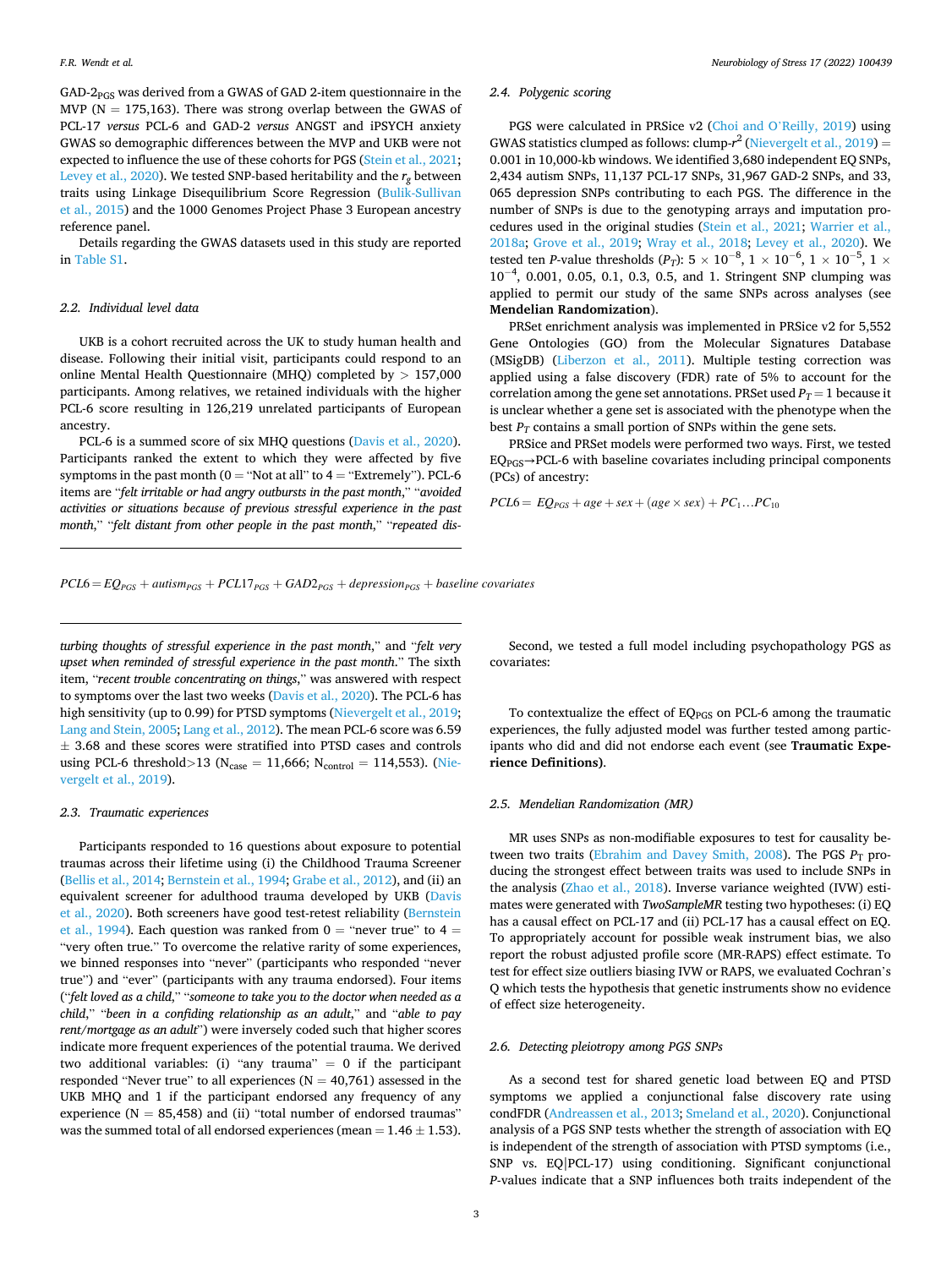effect on the other trait.

#### *2.7. Modeling PTSD diagnosis probability*

Traditional gene-by-environment studies assume that genetic information (EQPGS) and environmental variables ("*felt hated as a child*") are independent [\(VanderWeele et al., 2010\)](#page-7-0). To circumvent the small but potentially confounding relationship between  $EQ<sub>PGS</sub>$  and traumatic experiences, we modeled PTSD case status controlling for several variables. A logistic regression model of PTSD status was created using the R package *effects* [\(Fox and Weisberg, 2018\)](#page-6-0). PTSD cases were defined here, and elsewhere ([Nievergelt et al., 2019;](#page-7-0) [Davis et al., 2020\)](#page-6-0), as any individual with a PCL-6 $>$ 13 (N<sub>case</sub> = 11,666; N<sub>control</sub> = 114,553). We sampled EQPGS 500 times per sex per endorsement of *feeling hated as a child* for 2,000 total samplings at fixed effects of age, total number of traumas endorsed, autism<sub>PGS</sub>, PCL-17<sub>PGS</sub>, depression<sub>PGS</sub>, GAD-2<sub>PGS</sub>, and PCs. In this way, the sampled EQ<sub>PGS</sub> were solely used to model the probability of PTSD status among those who endorsed "ever" and "never" experiencing *feeling hated as a child*.

### *2.8. Identifying traumatic event correlates*

To identify correlates of *feeling hated as a child*, we selected traits from the UKB with *a priori* support for an effect on PTSD. We chose all other traumatic experiences, PTSD symptoms included in the PCL-6, neuroticism score, Townsend deprivation index, income, and educational qualifications. Neuroticism score is a summary of twelve items including mood swings, fed-up feelings, etc. [\(Smith et al., 2013](#page-7-0)). The Townsend deprivation index is a score of regional deprivation based on unemployment, household overcrowding, and non-car and non-home ownership ([Townsend et al., 1987\)](#page-7-0). Average total household income before tax was binned into five strata ranging from *<£18,000* to *>£100, 000*. Educational qualifications range from *other professional qualifications* through *college or university degree*. Generalized linear models were used to test the relationship between *felt hated as a child* and each of the



**Fig. 2.** Genetic correlation (*rg*) between the PTSD Checklist 17-item symptom count (PCL-17), Empathy Quotient (EQ), and autism. Blue and red lines indicate significant positive and negative  $r_{g}$ , respectively, with the magnitude of  $r_{g}$ labeled for each significant estimate. (For interpretation of the references to colour in this figure legend, the reader is referred to the Web version of this article.)

indicated variables.

# **3. Results**

# *3.1. Genetic correlation*

EQ and PCL-17, GAD-2, depression, and autism GWAS had significant non-zero SNP-heritability (Table S2). Autism and PCL-17 ( $r_g$  = 0.342, s.e. = 0.089,  $P = 1.22 \times 10^{-4}$ ) were positively genetically correlated with one another but they had opposite  $r_g$  relative to EQ (PCL-17  $r_g = 0.117$ , s.e. = 0.046,  $P = 0.011$ ; autism  $r_g = -0.273$ , s.e. = 0.073,  $P = 1.84 \times 10^{-4}$ ; Fig. 2).

## *3.2. Polygenic Association of EQ and PCL-6*

After multiple testing correction ( $N = 55$  tests; FDR  $q < 0.05$ ; Table S3), EQ<sub>PGS</sub>, autism<sub>PGS</sub>, depression<sub>PGS</sub>, GAD-2<sub>PGS</sub>, and PCL-17<sub>PGS</sub> were associated with greater PCL-6 scores (Table 1). With respect to the EQ<sub>PGS</sub>→PCL-6, we identified suggestive evidence ( $P < 0.05$ ; Table S4) of the involvement of genes related to regulation of organelle assembly (*R<sup>2</sup>*  $= 0.009\%$ , Z = 3.41,  $P = 6.56 \times 10^{-4}$ ; Table S4) and signal transduction

### **Table 1**

Best-fit main effects of empathizing quotient (EQ), autism, posttraumatic stress disorder 17-item questionnaire symptom count (PCL-17), depression, and generalized anxiety disorder 2-item questionnaire total score (GAD-2) polygenic scores (PGS) on PTSD Checklist 6-item summed score (PCL-6) in baseline models and models fully covaried with the inclusion of genetic load for each other psychopathology.

| Base                                                                                                                          | Model                                                                                                                              | R2<br>(%) | р.<br>value                    | P-value<br>Threshold | P-value for<br>effect size<br>attenuation |  |  |
|-------------------------------------------------------------------------------------------------------------------------------|------------------------------------------------------------------------------------------------------------------------------------|-----------|--------------------------------|----------------------|-------------------------------------------|--|--|
| EQ                                                                                                                            | Baseline*                                                                                                                          | 0.012     | 9.35<br>$\times$<br>$10^{-5}$  | $1\times10^{-5}$     | 0.992                                     |  |  |
| EQ                                                                                                                            | Baseline +<br>$autismPCS + PCL-$<br>$17_{\text{PGS}} +$<br>$depression_{PGS}$ +<br>$GAD-2PGS$                                      | 0.011     | 9.69<br>$\times$<br>$10^{-5}$  | $1\times10^{-5}$     |                                           |  |  |
| Autism                                                                                                                        | Baseline*                                                                                                                          | 0.012     | 1.10<br>$\times$<br>$10^{-4}$  | $1\times10^{-6}$     | 0.880                                     |  |  |
| Autism                                                                                                                        | Baseline + $EQPGS$<br>$+$ PCL-17 <sub>PGS</sub> +<br>$GAD-2_{PGS}$ +<br>depression <sub>PGS</sub>                                  | 0.010     | 2.55<br>×<br>$10^{-4}$         | $1\times10^{-6}$     |                                           |  |  |
| <b>PCL-17</b>                                                                                                                 | Baseline*                                                                                                                          | 0.050     | 6.66<br>$\times$<br>$10^{-16}$ | 0.001                | 0.332                                     |  |  |
| <b>PCL-17</b>                                                                                                                 | Baseline +<br>$autismPGS +$<br>$EQPGS + GAD-$<br>$2_{PGS}$ +<br>depression <sub>PGS</sub>                                          | 0.034     | 2.68<br>$\times$<br>$10^{-11}$ | 0.001                |                                           |  |  |
| Depression                                                                                                                    | Baseline*                                                                                                                          | 0.102     | 1.62<br>$\times$<br>$10^{-30}$ | 0.001                | 0.849                                     |  |  |
| Depression                                                                                                                    | Baseline $\hspace{0.1mm}$ +<br>autism <sub>p<math>GS</math></sub> +<br>$EQPGS + PCL-$<br>$17_{\text{PGS}}$ + GAD-<br>$2_{\rm PGS}$ | 0.097     | 3.27<br>$\times$<br>$10^{-29}$ | 0.001                |                                           |  |  |
| GAD-2                                                                                                                         | Baseline*                                                                                                                          | 0.098     | 2.45<br>$\times$<br>$10^{-29}$ | 0.3                  | 0.511                                     |  |  |
| GAD-2                                                                                                                         | Baseline +<br>$autismPGS +$<br>$EQPGS + PCL-$<br>$17_{\text{PGS}} +$<br>depression <sub>PGS</sub>                                  | 0.081     | 1.12<br>$\times$<br>$10^{-24}$ | 0.3                  |                                           |  |  |
| *Baseline model covariates were age, sex, age $\times$ sex, and the first ten within-ancestry<br>genetic principal components |                                                                                                                                    |           |                                |                      |                                           |  |  |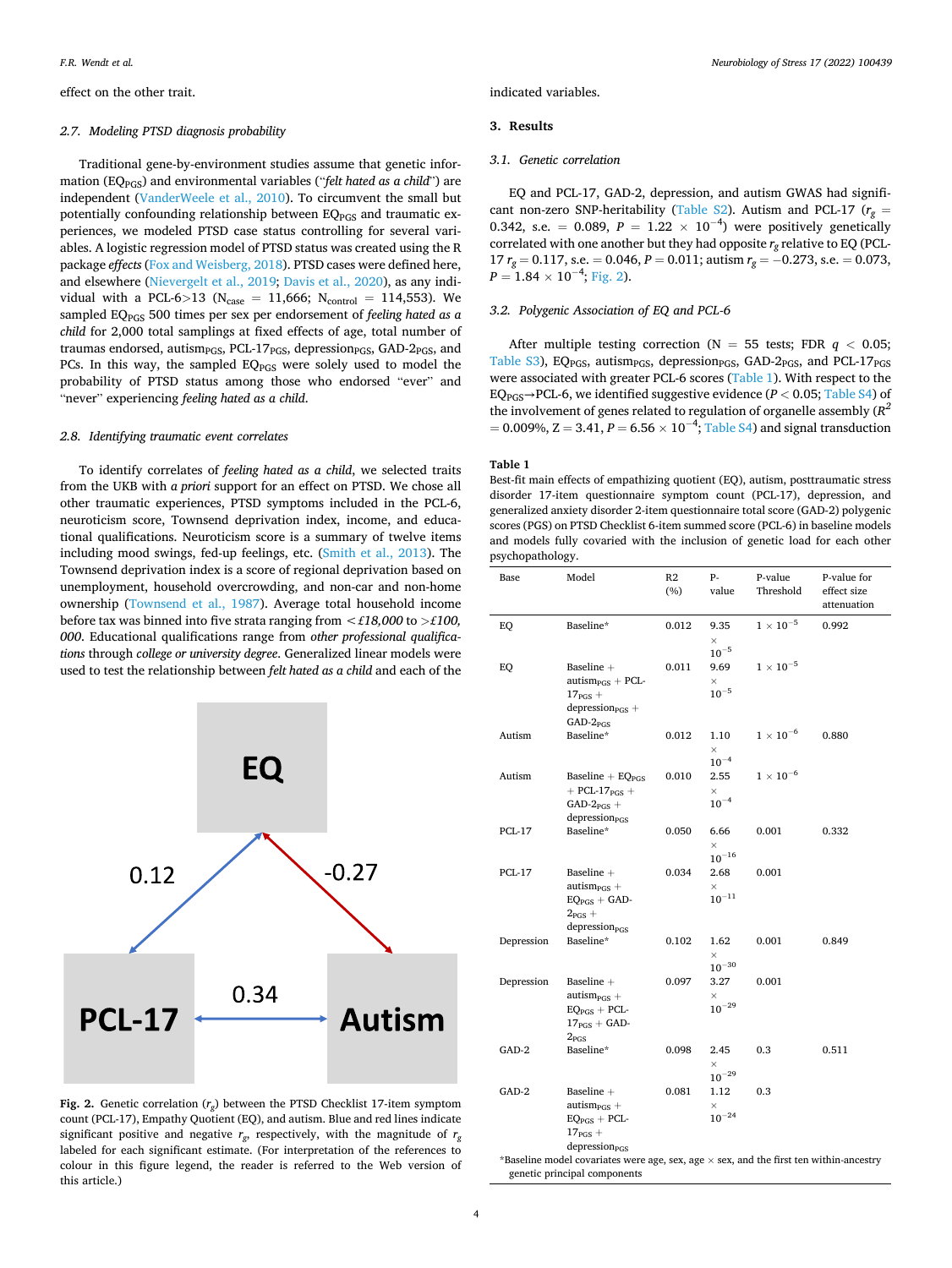#### **Table 2**

Association of EQ<sub>PGS</sub> with PCL-6 in UKB participants endorsing a given traumatic experience. Covaried effects are independent of ASD<sub>PGS</sub>, depression<sub>PGS</sub>, GAD-2 $_{PGS}$ , PCL17 $_{PGS}$ , and number of endorsed traumas (Table S7).

| Trauma ("ever" versus<br>"never")                                              | <b>EO</b> <sub>PGS</sub> Effect |       |            | <b>EQPGS</b> Covaried<br>Effect |       |
|--------------------------------------------------------------------------------|---------------------------------|-------|------------|---------------------------------|-------|
|                                                                                | Beta (se)                       | P     | <b>FDR</b> | Beta (se)                       | P     |
| Felt hated by family member<br>as a child                                      | 2.33<br>(0.76)                  | 0.002 | 0.036      | 2.04<br>(0.073)                 | 0.005 |
| Physically abused by family as<br>a child                                      | 0.89<br>(0.63)                  | 0.154 | 0.274      |                                 |       |
| Sexually molested as a child                                                   | 1.27<br>(0.97)                  | 0.187 | 0.299      |                                 |       |
| Physical violence by partner<br>or ex-partner as an adult                      | 0.98<br>(0.78)                  | 0.206 | 0.300      |                                 |       |
| Sexual interference by partner<br>or ex-partner without<br>consent as an adult | 2.86<br>(1.25)                  | 0.022 | 0.116      |                                 |       |
| Been in a serious accident<br>believed to be life<br>threatening               | 1.25<br>(0.83)                  | 0.132 | 0.274      |                                 |       |
| Been involved in combat or<br>exposed to war-zone                              | $-1.45$<br>(1.31)               | 0.27  | 0.333      |                                 |       |
| Diagnosed with life-<br>threatening illness                                    | 0.57<br>(0.59)                  | 0.331 | 0.353      |                                 |       |
| Victim of physically violent<br>crime                                          | $1.2\,$<br>(0.58)               | 0.039 | 0.156      |                                 |       |
| Witnessed sudden violent<br>death                                              | 1.05<br>(0.69)                  | 0.125 | 0.274      |                                 |       |
| Victim of sexual assault                                                       | 1.69<br>(0.73)                  | 0.02  | 0.116      |                                 |       |
| Felt loved as a child                                                          | $-3.69$<br>(3.32)               | 0.266 | 0.333      |                                 |       |
| Been in a confiding<br>relationship as an adult                                | 1.33<br>(0.82)                  | 0.107 | 0.274      |                                 |       |
| Able to pay rent/mortgage as<br>an adult                                       | 1.28<br>(1.3)                   | 0.325 | 0.353      |                                 |       |
| Someone to take to doctor<br>when needed as a child*                           | $-0.17$<br>(1.84)               | 0.925 | 0.925      |                                 |       |
| Belittlement by partner or ex-<br>partner as an adult                          | 0.41<br>(0.28)                  | 0.139 | 0.274      |                                 |       |

by P53 class mediator ( $R^2 = 0.009\%$ , Z = -3.44, P = 5.93  $\times$  10<sup>-4</sup>).

We next applied two-sample MR to test for the putative causal effect between EQ and PTSD symptom severity using the largest available GWAS of PCL-17 ([Stein et al., 2021\)](#page-7-0). In the absence of heterogeneity and horizontal pleiotropy among 17 EQ SNPs ( $P_{\rm T}$   $< 1 \times 10^{-5}$ ), we detected no evidence of an effect linking EQ to PTSD symptom severity (Table S5). This result was not attributed to reduced power as the result persisted in MR using 2,200 LD-independent EQ SNPs in an MR-RAPS analysis (IVW  $\beta = 0.005$ , s.e. = 0.004,  $P = 0.253$  and MR-RAPS  $\beta =$ 0.006, s.e.  $= 0.005$ ,  $P = 0.236$ ; Table S5). This indicates that EQ and PTSD may be linked by shared biological processes/mechanisms rather than causation.

Furthermore, although PCL-17<sub>PGS</sub> associated with EQ ( $R^2 = 0.008\%$ ,  $P = 0.016, P_{\text{T}} = 1 \times 10^{-4}$ ), there was no evidence that genetically determined PCL-17 causally affects EQ (N = 219 SNPs; IVW  $β = 0.030$ , s. e. = 0.027,  $P = 0.268$  and MR-RAPS  $\beta = 0.032$ , s.e. = 0.029,  $P = 0.269$ ; Table S5).

# *3.3. Pleiotropic Loci in EQ, PTSD symptoms, and comorbid diagnoses identified with conjunction FDR*

We use conjunctional tests to identify SNPs associated with EQ and PCL-17 after conditioning each trait on the other, thereby statistically evaluating the presence of pleiotropy. One EQ-associated locus, rs11096690 (non-coding variant, conjunctional  $P = 0.007$ ) was pleiotropic with respect to EQ and PCL-17. No PCL-17 SNPs had significant conjunctional *P*-values. These findings support PGS results and indicate that small, yet significant, heritability is shared between EQ and PTSD symptom severity.

# *3.4. Effect of trauma type on EQ and PTSD*

In multivariable generalized linear models among participants who experienced any trauma, the EQ<sub>PGS</sub> effected PCL-6 ( $\beta$  = 0.91, s.e. = 0.281,  $P = 0.001$ ) independently of all covariates (Table S6). There was no relationship between EQPGS and PCL-6 in participants who report never having experienced any of the indicated potentially traumatic events, suggesting that the impact of EQ on PTSD symptoms is context specific. All subsequent analyses therefore characterize the EQ-PTSD symptom severity relationship in the context of total and specific traumatic experiences.

In multivariable models of PCL-6 that included the total number of traumas endorsed and psychopathology covariates (Table S6), EQ<sub>PGS</sub> remained associated with PCL-6 ( $\beta$  = 0.569, s.e. = 0.172, P = 9.34  $\times$  $10^{-4}$ ). Participants in the highest EQ<sub>PGS</sub> decile had significantly higher PCL-6 scores ( $\beta$  = 0.161, s.e. = 0.057, P = 0.005; Cohen's  $d$  = 0.037, 95%CI 0.013–0.062) relative to the lowest decile (Fig. 3).

# *3.5. Contextualized effects of traumatic experiences on EQ and PTSD relationship*

We next tested if the genetic effect of empathy on PTSD symptoms differs by trauma type. With univariate models of PCL-6 given  $EQ<sub>PGS</sub>$ among those who endorsed each trauma (Table S7), the experience "*felt hated as a child*" was the only potential trauma significant after multiple testing correction. The effect of EQ<sub>PGS</sub> on PCL-6 among those who endorsed "*feeling hated as a child*" was independent of all psychopathology covariates considered in this study ( $\beta$  = 2.04, s.e. = 0.727, *P* = 0.005; [Fig. 4](#page-5-0) and Tables 2 and S7).

"*Feeling hated as a child"* was endorsed by 14.5% of participants of European descent and associated with PTSD and several quality-of-life factors (Table S8). Endorsing this experience resulted in an increased probability of PTSD case-state across the spectrum of  $EQ_{PGS}$ . Endorsing "*feeling hated as a child*" interacted with EQ<sub>PGS</sub> to increase an individual's odds of PTSD diagnosis ([Fig. 4](#page-5-0)). The highest probability of PTSD was 17.93% and 10.04% for those who endorsed "*feeling hated as a child*" and those who did not, respectively  $(P_{diff} = 0.011; \text{Cohen's } d = 1.951, 95\% \text{CI}$ 1.70–2.20; [Fig. 4](#page-5-0) and Table S9). Those in the highest decile of  $EQ<sub>PGS</sub>$ were less likely to endorse "*being in a confiding adult relationship*" (OR =



Fig. 3. Relationship between EQ<sub>PGS</sub> decile (decile 1 is the referent) and PCL-6 among UKB participants of EUR ancestry who endorsed at least one potentially traumatic experience. Effect sizes are independent of age, sex, age  $\times$  sex, total number of potentially traumatic experiences endorsed, autism<sub>PGS</sub>, PCL-17<sub>PGS</sub>, depression $_{\rm PGS}$ , GAD-2 $_{\rm PGS}$ , and ten within-ancestry principal components. Error bars represent the 95% confidence interval around each point estimate.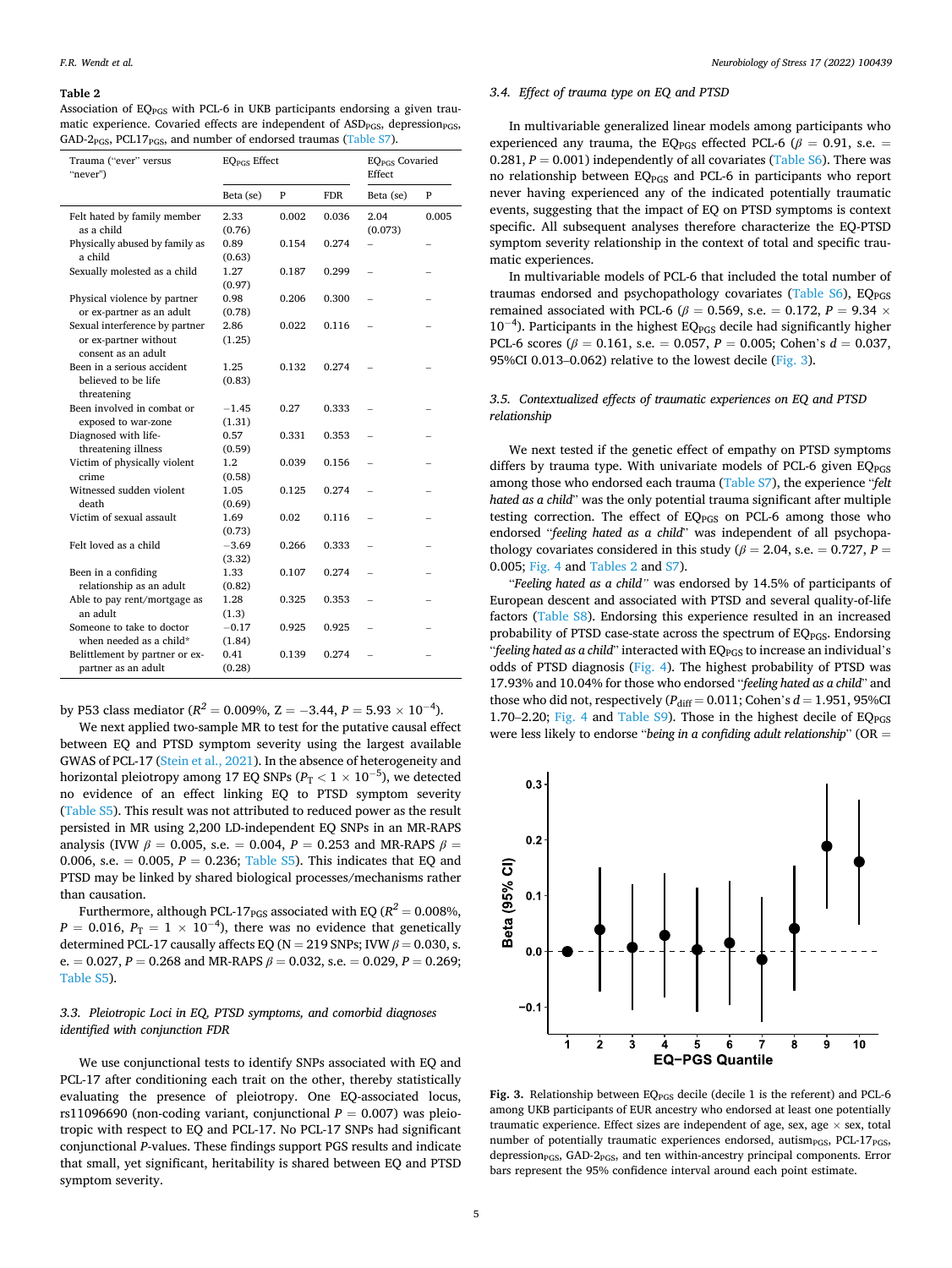<span id="page-5-0"></span>

**Fig. 4.** Differential effect of "*feeling hated as a child*" ("ever" in blue and "never" in red) on the relationship between empathizing quotient polygenic scores (EQ-PGS) and (a) PTSD symptom severity as measured by the PTSD Checklist 6-item questionnaire and (b) predicted probability of PTSD case-status and 95% confidence intervals (grey). All results are independent of age, sex, age  $\times$  sex, total number of potentially traumatic experiences endorsed, autism<sub>PGS</sub>, PCL-17<sub>PGS</sub>, depression<sub>PGS</sub>, GAD-2<sub>PGS</sub>, and ten within-ancestry principal components. Each line in (b) represents 1,000 samplings (50% female per line) of the  $EQ<sub>PGS</sub>$  at fixed covariate values. (For interpretation of the references to colour in this figure legend, the reader is referred to the Web version of this article.)

0.623, 95%CI 0.443–0.885,  $P = 0.007$  than those in the lowest decile  $(OR = 0.966, 95\% CI 0.931-1.00, P = 0.071; P_{diff} = 0.013;$  Table S8).

# **4. Discussion**

Genetic and phenotypic overlap between psychopathology symptoms and transdiagnostic traits is common and identifying their distinct and shared liabilities is crucial to understanding co-occurring conditions and long-term prognoses. Individual differences in empathy may predispose individuals to interpret specific events as more traumatic, if higher empathy entails greater emotional sensitivity (Fernández-A[bascal and Martín-Díaz, 2019](#page-6-0)). We hypothesized that common SNPs underlying empathy are a risk factor for PTSD symptom severity and that this relationship may associate with specific traumatic events. As predicted, higher EQ<sub>PGS</sub> associated with more severe PTSD symptoms, particularly in individuals who report childhood neglect/abuse.

We identified polygenic associations of EQ and PCL-6 that were independent of PGS for autism and other PTSD comorbidities; similarly, the polygenic overlap of autism and PTSD was independent of  $EQ<sub>PGS</sub>$ . The genetic overlap between autism and PTSD is in line with epidemiological data of high prevalence of PTSD among autistic individuals ([Roberts et al., 2015](#page-7-0)) and recapitulates findings from genomic structural equation models. Grotzinger et al.[\(Grotzinger et al., 2020\)](#page-6-0) reported autism loading onto a neurodevelopmental factor while PTSD loaded onto the same neurodevelopmental factor, and an internalizing factor. Although autism and PTSD are positively correlated, EQ was negatively genetically correlated with autism but positively genetically correlated with PTSD, suggesting that EQ-associated variants may have opposite effect on autism and PTSD. All three phenotypes are complex. Specifically, with PTSD, individuals must experience a potentially traumatic event and interpret it as being traumatic (suggesting emotional sensitivity). Our results suggest that the impact of empathy on PTSD is via emotional sensitivity. There is considerable evidence indicating that autistic individuals are more likely to be maltreated due to lack of understanding and safeguarding [\(McDonnell et al., 2019](#page-7-0)), which increases the likelihood of trauma. This complex relationship between autism, PTSD, and empathy warrants further exploration.

Genetic liability to PCL-6 exists as a continuum in the general population and by stratifying the UKB by who did or did not endorse one of the 16 traumas listed in the MHQ, we identified a unique EQ-PCL-6 relationship in the context of those who reported exposure to abuse/ neglect in childhood. This was independent of psychopathology covariates and total number of traumas endorsed and was strongest in those who endorsed experiencing childhood abuse/neglect ("*felt hated as a child*") ([Warrier and Baron-Cohen, 2021](#page-7-0)). Endorsing this life event was associated with other child abuse/neglect and belittling behavior by an intimate partner in adulthood. There is evidence linking childhood

maltreatment, adulthood interpersonal distress, and PTSD [\(Catani and](#page-6-0)  [Sossalla, 2015](#page-6-0); [Huh et al., 2014](#page-6-0)). In this study, participants in the highest EQPGS decile had the lowest likelihood of endorsing a secure adult relationship. These adult relationships mitigate the PGS for PTSD and fostering such relationships in adulthood may be one viable intervention among adult PTSD patients who report experiences of child abuse [\(Asch et al., 2021;](#page-6-0) [Tamman et al., 2021\)](#page-7-0).

Our study has several limitations. First, the list of traumatic experiences assessed in the UKB MHQ is not exhaustive (i.e., certain traumatic events are not included) and lacks indicators of severity, repeated instance, or which trauma was the "worst" for each participant. While we covaried for the effect of total number of events endorsed, we only marginally capture the full extent of this variable in the likely event that items occur more than once across the lifespan. One example of the complexity of this ascertainment is demonstrated by many UKB participants having PCL scores greater than zero but do not endorse any of the potentially traumatic experiences in the MHQ. This may reflect that PCL scores in trauma-unexposed individuals can also partially reflect symptoms related to depression, anxiety, and other internalizing disorders. Second, studying the relationship between early and mid-life diagnoses requires careful consideration of age of autism and PTSD diagnoses, symptom onset, and exposure to other experiences between diagnoses. While this study associates the genetic liability between two traits, the environmental conditions linking EQ to both autism and PTSD are complex. Future work in this regard requires careful identification and modeling of environmental profiles associated with these traits. Third, self-reported traumatic experiences may be incomplete, potentially limited by recall bias, and limited by temporality of memory ([Yapp](#page-7-0)  [et al., 2021\)](#page-7-0).

Despite these limitations, this study is the first, to our knowledge, to contextualize the relationship between empathy PGS and PTSD symptom severity among a set of potentially traumatic experiences. Consistent with prior reports of an autism-PTSD relationship ([Levy et al.,](#page-6-0)  [2019\)](#page-6-0), these findings provided new insight into the relationship between early life events and PTSD and the mediating/moderating effect of empathy on these relationships.

# **CRediT authorship contribution statement**

**Frank R. Wendt:** Conceptualization, Methodology, Software, Formal analysis, Investigation, Data curation, Writing – original draft, Writing – review & editing, Visualization, Funding acquisition. **Varun Warrier:** Conceptualization, Methodology, Software, Formal analysis, Investigation, Resources, Data curation, Writing – review  $\&$  editing, Visualization, Funding acquisition. **Gita A. Pathak:** Writing – review & editing, Visualization. **Karestan C. Koenen:** Writing – review & editing. **Murray B. Stein:** Writing – review & editing. **John H. Krystal:** Writing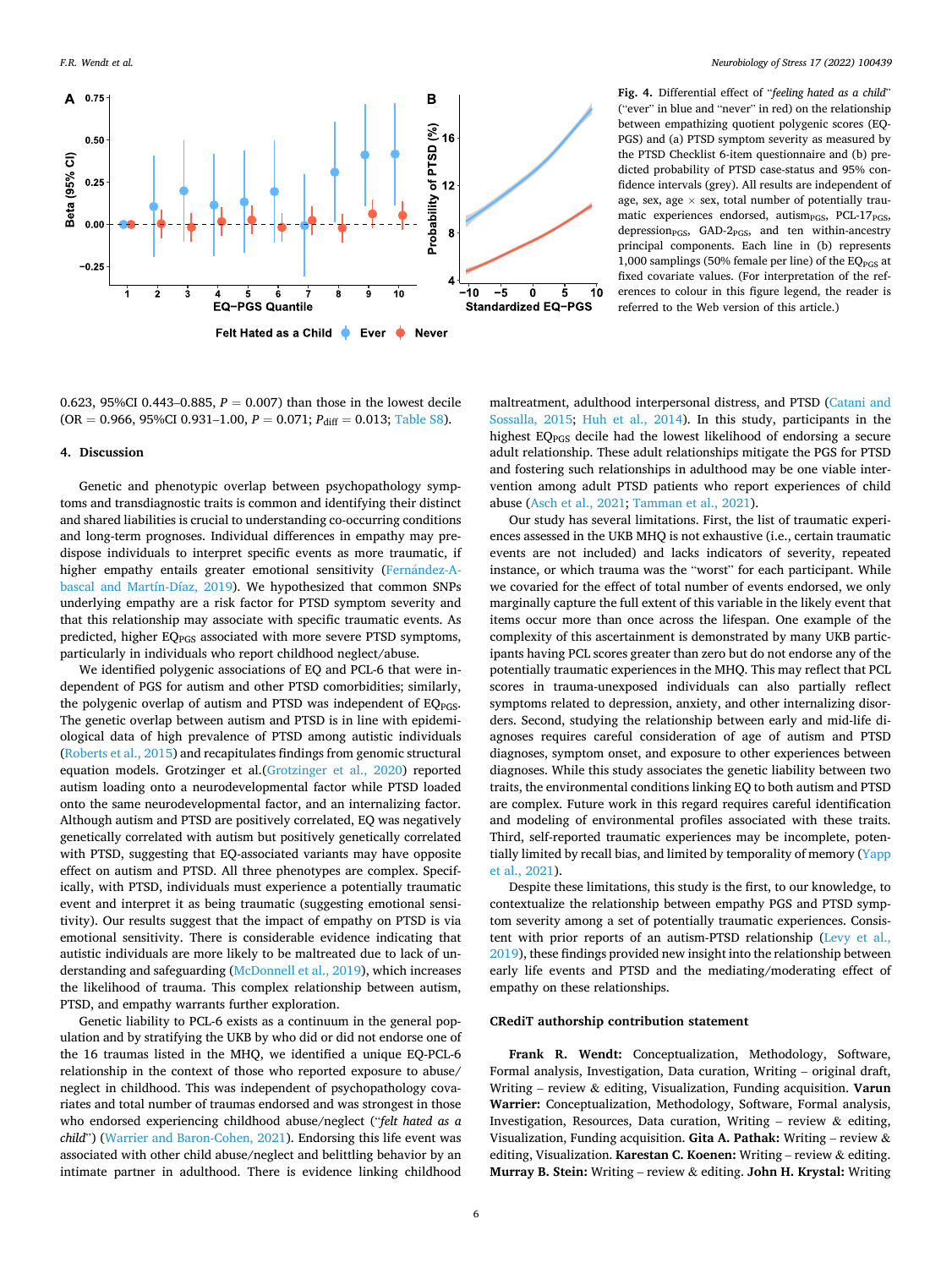<span id="page-6-0"></span>– review & editing. **Robert H. Pietrzak:** Writing – review & editing. **Joel Gelernter:** Writing – review & editing. **Elizabeth V. Goldfarb:**  Conceptualization, Investigation, Writing – review & editing. **Simon Baron-Cohen:** Conceptualization, Methodology, Resources, Writing – review & editing, Project administration, Visualization, Funding acquisition. **Renato Polimanti:** Conceptualization, Methodology, Writing – original draft, Writing – review  $\&$  editing, Project administration, Visualization, Funding acquisition.

## **Declaration of competing interest**

Dr. Gelernter is named as an inventor on PCT patent application #15/878,640 entitled: "Genotype-guided dosing of opioid agonists," filed January 24, 2018. Dr. Stein is paid for his editorial work on the journals Biological Psychiatry and Depression and Anxiety, and the health professional reference Up-To-Date; he has also in the past 3 years received consulting income from Actelion, Acadia Pharmaceuticals, Aptinyx, Bionomics, BioXcel Therapeutics, Clexio, EmpowerPharm, GW Pharmaceuticals, Janssen, Jazz Pharmaceuticals, and Roche/Genentech, and has stock options in Oxeia Biopharmaceuticals and Epivario. Drs. Polimanti and Gelernter are paid for their editorial work on the journal Complex Psychiatry. Dr. Krystal reports compensation as the Editor of Biological Psychiatry. He also serves on the Scientific Advisory Boards for Bioasis Technologies, Inc., Biohaven Pharmaceuticals, BioXcel Therapeutics, Inc. (Clinical Advisory Board), Cadent Therapeutics (Clinical Advisory Board), PsychoGenics, Inc, Stanley Center for Psychiatric research at the Broad Institute of MIT and Harvard and the Lohocla Research Corporation. He owns stock in ArRETT Neuroscience, Inc., Biohaven Pharmaceuticals, Sage Pharmaceuticals, and Spring Care, Inc. and stock options in Biohaven Pharmaceuticals Medical Sciences, BlackThorn Therapeutics, Inc. and Storm Biosciences, Inc. He is a coinventor on multiple patents as listed below: (1) Seibyl JP, Krystal JH, Charney DS. Dopamine and noradrenergic reuptake inhibitors in treatment of schizophrenia. US Patent #:5,447,948.September 5, 1995, (2) Vladimir, Coric, Krystal, John H, Sanacora, Gerard—Glutamate Modulating Agents in the Treatment of Mental Disorders US Patent No. 8,778,979 B2 Patent Issue Date: July 15, 2014. US Patent Application No. 15/695,164: Filing Date: 09/05/2017, (3) Charney D, Krystal JH, Manji H, Matthew S, Zarate C.—Intranasal Administration of Ketamine to Treat Depression United States Application No. 14/197,767 filed on March 5, 2014; United States application or Patent Cooperation Treaty (PCT) International application No. 14/306,382 filed on June 17, 2014, (4): Zarate, C, Charney, DS, Manji, HK, Mathew, Sanjay J, Krystal, JH, Department of Veterans Affairs "Methods for Treating Suicidal Ideation", Patent Application No. 14/197.767 filed on March 5, 2014 by Yale University Office of Cooperative Research, (5) Arias A, Petrakis I, Krystal JH.—Composition and methods to treat addiction. Provisional Use Patent Application no.61/973/961. April 2, 2014. Filed by Yale University Office of Cooperative Research, (6) Chekroud, A., Gueorguieva, R., & Krystal, JH. "Treatment Selection for Major Depressive Disorder" [filing date 3rd June 2016, USPTO docket number Y0087.70116US00]. Provisional patent submission by Yale University, (7) Gihyun, Yoon, Petrakis I, Krystal JH—Compounds, Compositions and Methods for Treating or Preventing Depression and Other Diseases. U. S. Provisional Patent Application No. 62/444,552, filed on January 10, 2017 by Yale University Office of Cooperative Research OCR 7088 US01, (8) Abdallah, C, Krystal, JH, Duman, R, Sanacora, G. Combination Therapy for Treating or Preventing Depression or Other Mood Diseases. U.S. Provisional Patent Application No. 047162–7177P1 (00754) filed on August 20, 2018 by Yale University Office of Cooperative Research OCR 7451 US01. The other authors have no competing interests to disclose.

# **Acknowledgements**

This research was conducted using the UK Biobank Resource (application reference no. 58146). The authors thank the research

participants and employees of the UK Biobank for making this work possible. This study was supported by National Institutes of Health (R21DC018098, R33 DA047527, and F32 MH122058) and the National Center for PTSD of the U.S. Department of Veterans Affairs. VW is funded by St. Catharine's College, Cambridge. SBC was funded by grants from the Medical Research Council, the Wellcome Trust, the Autism Research Trust, the Templeton World Charity Foundation. SBC also received funding from the Innovative Medicines Initiative 2 Joint Undertaking (JU) under grant agreement No 777394. The JU receives support from the European Union's Horizon 2020 research and innovation programme and EFPIA and AUTISM SPEAKS, Autistica, SFARI. His research was also supported by the National Institute of Health Research (NIHR) Applied Research Collaboration East of England (ARC EoE) programme. The funders had no role in study design, data collection and analysis, decision to publish or preparation of the manuscript.

## **Appendix A. Supplementary data**

Supplementary data to this article can be found online at [https://doi.](https://doi.org/10.1016/j.ynstr.2022.100439)  [org/10.1016/j.ynstr.2022.100439.](https://doi.org/10.1016/j.ynstr.2022.100439)

## **References**

- [Andreassen, O.A., et al., 2013. Improved detection of common variants associated with](http://refhub.elsevier.com/S2352-2895(22)00014-5/sref1)  [schizophrenia by leveraging pleiotropy with cardiovascular-disease risk factors. Am](http://refhub.elsevier.com/S2352-2895(22)00014-5/sref1)  [J Hum Genet 92, 197](http://refhub.elsevier.com/S2352-2895(22)00014-5/sref1)–209.
- [Asch, R.H., et al., 2021. Polygenic risk for traumatic loss-related PTSD in U.S. Military](http://refhub.elsevier.com/S2352-2895(22)00014-5/sref2)  [Veterans: protective effect of secure attachment style. World J. Biol. Psychiatr. 1](http://refhub.elsevier.com/S2352-2895(22)00014-5/sref2)–24.
- [Bellis, M.A., Hughes, K., Leckenby, N., Perkins, C., Lowey, H., 2014. National household](http://refhub.elsevier.com/S2352-2895(22)00014-5/sref3)  [survey of adverse childhood experiences and their relationship with resilience to](http://refhub.elsevier.com/S2352-2895(22)00014-5/sref3) [health-harming behaviors in England. BMC Med. 12, 72](http://refhub.elsevier.com/S2352-2895(22)00014-5/sref3).
- [Bernstein, D.P., et al., 1994. Initial reliability and validity of a new retrospective measure](http://refhub.elsevier.com/S2352-2895(22)00014-5/sref4)  [of child abuse and neglect. Am. J. Psychiatr. 151, 1132](http://refhub.elsevier.com/S2352-2895(22)00014-5/sref4)–1136.
- [Bulik-Sullivan, B.K., et al., 2015. LD Score regression distinguishes confounding from](http://refhub.elsevier.com/S2352-2895(22)00014-5/sref5)  [polygenicity in genome-wide association studies. Nat. Genet. 47, 291](http://refhub.elsevier.com/S2352-2895(22)00014-5/sref5)–295.
- [Catani, C., Sossalla, I.M., 2015. Child abuse predicts adult PTSD symptoms among](http://refhub.elsevier.com/S2352-2895(22)00014-5/sref6)  [individuals diagnosed with intellectual disabilities. Front. Psychol. 6, 1600.](http://refhub.elsevier.com/S2352-2895(22)00014-5/sref6)
- Choi, S.W., O'[Reilly, P.F., 2019. PRSice-2: polygenic Risk Score software for biobank](http://refhub.elsevier.com/S2352-2895(22)00014-5/sref7)[scale data. GigaScience 8](http://refhub.elsevier.com/S2352-2895(22)00014-5/sref7).
- [Davis, K.A.S., et al., 2020. Mental health in UK Biobank](http://refhub.elsevier.com/S2352-2895(22)00014-5/sref8)  development, implementation [and results from an online questionnaire completed by 157 366 participants: a](http://refhub.elsevier.com/S2352-2895(22)00014-5/sref8) [reanalysis. BJPsych Open 6, e18.](http://refhub.elsevier.com/S2352-2895(22)00014-5/sref8)
- [Do, K.T., Guassi Moreira, J.F., Telzer, E.H., 2017. But is helping you worth the risk?](http://refhub.elsevier.com/S2352-2895(22)00014-5/sref9)  [Defining Prosocial Risk Taking in adolescence. Developmental Cognitive](http://refhub.elsevier.com/S2352-2895(22)00014-5/sref9) [Neuroscience 25, 260](http://refhub.elsevier.com/S2352-2895(22)00014-5/sref9)–271.
- [Ebrahim, S., Davey Smith, G., 2008. Mendelian randomization: can genetic epidemiology](http://refhub.elsevier.com/S2352-2895(22)00014-5/sref10)  [help redress the failures of observational epidemiology? Hum. Genet. 123, 15](http://refhub.elsevier.com/S2352-2895(22)00014-5/sref10)–33.
- Fernández-Abascal, E.G., Martín-Díaz, M.D., 2019. Relations between dimensions of [emotional intelligence, specific aspects of empathy, and non-verbal sensitivity.](http://refhub.elsevier.com/S2352-2895(22)00014-5/sref11)  [Front. Psychol. 10, 1066.](http://refhub.elsevier.com/S2352-2895(22)00014-5/sref11)
- [Fox, J., Weisberg, S., 2018. Visualizing fit and lack of fit in complex regression models](http://refhub.elsevier.com/S2352-2895(22)00014-5/sref12)  [with predictor. Effect Plots and Partial Residuals 87, 27.](http://refhub.elsevier.com/S2352-2895(22)00014-5/sref12)
- [Goldstein, R.B., et al., 2016. The epidemiology of DSM-5 posttraumatic stress disorder in](http://refhub.elsevier.com/S2352-2895(22)00014-5/sref13)  [the United States: results from the national epidemiologic survey on alcohol and](http://refhub.elsevier.com/S2352-2895(22)00014-5/sref13)  [related conditions-III. Soc. Psychiatr. Psychiatr. Epidemiol. 51, 1137](http://refhub.elsevier.com/S2352-2895(22)00014-5/sref13)–1148, 2018.
- [Grabe, H.J., et al., 2012. \[A brief instrument for the assessment of childhood abuse and](http://refhub.elsevier.com/S2352-2895(22)00014-5/sref14)  [neglect: the childhood trauma screener \(CTS\)\]. Psychiatr. Prax. 39, 109](http://refhub.elsevier.com/S2352-2895(22)00014-5/sref14)–115.
- [Grotzinger, A.D., et al., 2020. Genetic architecture of 11 major psychiatric disorders at](http://refhub.elsevier.com/S2352-2895(22)00014-5/sref15)  [biobehavioral, functional genomic, and molecular genetic levels of analysis.](http://refhub.elsevier.com/S2352-2895(22)00014-5/sref15) [medRxiv, 2020.09.22.20196089](http://refhub.elsevier.com/S2352-2895(22)00014-5/sref15).
- [Grove, J., et al., 2019. Identification of common genetic risk variants for autism spectrum](http://refhub.elsevier.com/S2352-2895(22)00014-5/sref16)  [disorder. Nat. Genet. 51, 431](http://refhub.elsevier.com/S2352-2895(22)00014-5/sref16)–444.
- [Huh, H.J., Kim, S.Y., Yu, J.J., Chae, J.H., 2014. Childhood trauma and adult](http://refhub.elsevier.com/S2352-2895(22)00014-5/sref17) [interpersonal relationship problems in patients with depression and anxiety](http://refhub.elsevier.com/S2352-2895(22)00014-5/sref17) [disorders. Ann. Gen. Psychiatr. 13, 26.](http://refhub.elsevier.com/S2352-2895(22)00014-5/sref17)
- [Lang, A.J., Stein, M.B., 2005. An abbreviated PTSD checklist for use as a screening](http://refhub.elsevier.com/S2352-2895(22)00014-5/sref18)  [instrument in primary care. Behav. Res. Ther. 43, 585](http://refhub.elsevier.com/S2352-2895(22)00014-5/sref18)–594.
- [Lang, A.J., et al., 2012. Abbreviated PTSD Checklist \(PCL\) as a guide to clinical response.](http://refhub.elsevier.com/S2352-2895(22)00014-5/sref19)  [Gen. Hosp. Psychiatr. 34, 332](http://refhub.elsevier.com/S2352-2895(22)00014-5/sref19)–338.
- [Lawrence, E.J., Shaw, P., Baker, D., Baron-Cohen, S., David, A.S., 2004. Measuring](http://refhub.elsevier.com/S2352-2895(22)00014-5/sref20) [empathy: reliability and validity of the Empathy Quotient. Psychol. Med. 34,](http://refhub.elsevier.com/S2352-2895(22)00014-5/sref20) 911–[919](http://refhub.elsevier.com/S2352-2895(22)00014-5/sref20).
- [Levey, D.F., et al., 2020. Reproducible genetic risk loci for anxiety: results from](http://refhub.elsevier.com/S2352-2895(22)00014-5/sref21) [approximately 200,000 participants in the million veteran Program. Am. J.](http://refhub.elsevier.com/S2352-2895(22)00014-5/sref21) [Psychiatr. appiajp.201919030256](http://refhub.elsevier.com/S2352-2895(22)00014-5/sref21).
- [Levy, J., Goldstein, A., Feldman, R., 2019. The neural development of empathy is](http://refhub.elsevier.com/S2352-2895(22)00014-5/sref22)  [sensitive to caregiving and early trauma. Nat. Commun. 10, 1905](http://refhub.elsevier.com/S2352-2895(22)00014-5/sref22).
- [Liberzon, A., et al., 2011. Molecular signatures database \(MSigDB\) 3.0. Bioinformatics](http://refhub.elsevier.com/S2352-2895(22)00014-5/sref23)  [27, 1739](http://refhub.elsevier.com/S2352-2895(22)00014-5/sref23)–1740.